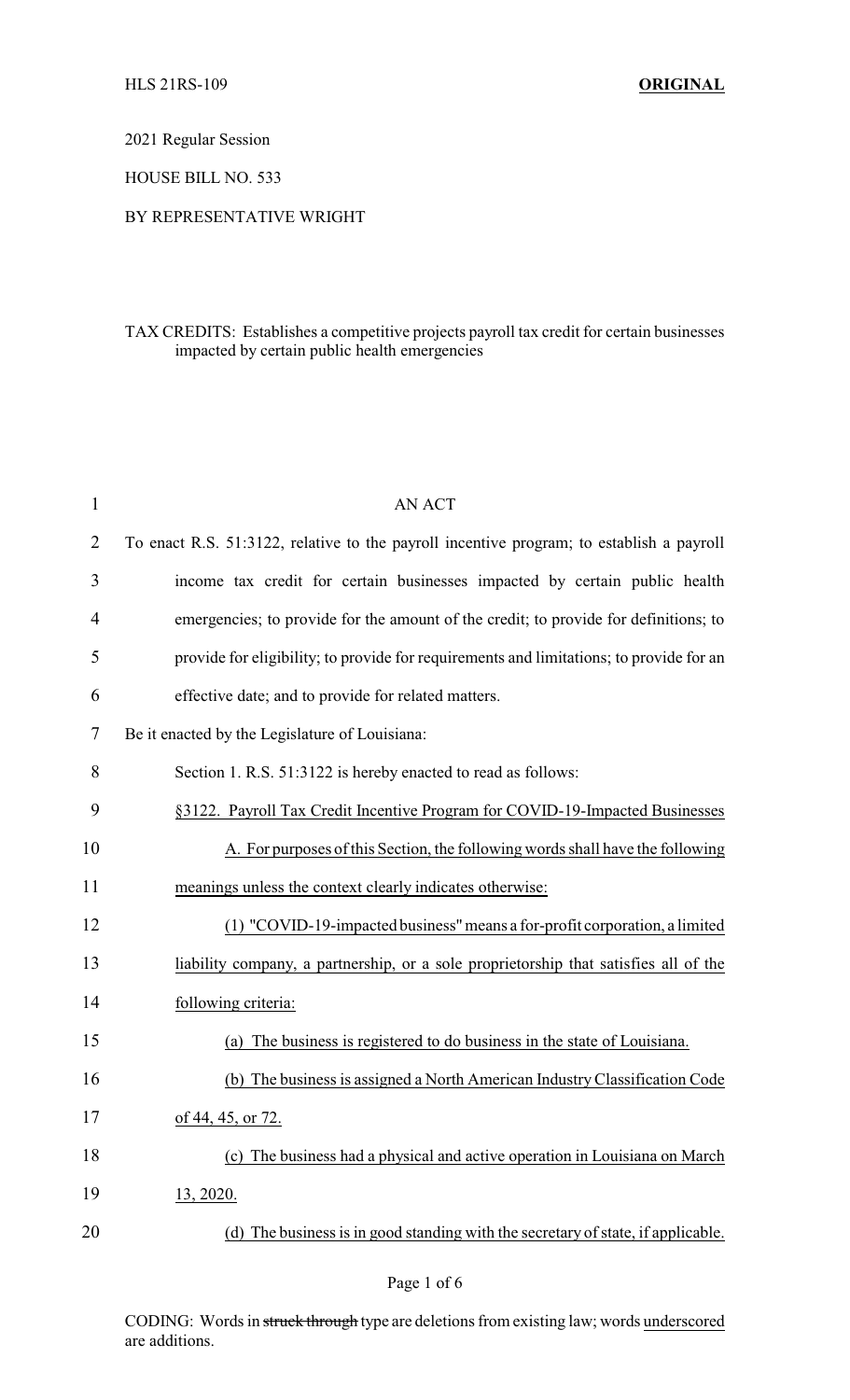| $\mathbf{1}$   | (e) The business filed all applicable Louisiana state tax returns for tax year             |  |
|----------------|--------------------------------------------------------------------------------------------|--|
| $\overline{2}$ | 2018 or 2019, or, for an eligible business formed on or after January 1, 2020, intends     |  |
| 3              | to file Louisiana taxes for tax year 2020.                                                 |  |
| 4              | (f) The business had no more than fifty full-time equivalent employees as of               |  |
| 5              | March 1, 2020.                                                                             |  |
| 6              | The business is not a subsidiary of a business with more than fifty<br>(g)                 |  |
| 7              | full-time equivalent employees, is not part of a larger business enterprise with more      |  |
| 8              | than fifty full-time equivalent employees, and is not owned by a business with more        |  |
| 9              | than fifty full-time equivalent employees.                                                 |  |
| 10             | The business filed an initial application with the department to be<br>(h)                 |  |
| 11             | recognized as a COVID-19 impacted business on or before December 31, 2021, and             |  |
| 12             | included a hiring start date. Initial application for a COVID-19-impacted business         |  |
| 13             | may include a hiring start date that precedes the initial application filing date, but the |  |
| 14             | hiring start date shall not be before May 15, 2020, nor shall it be after December 31,     |  |
| 15             | 2021.                                                                                      |  |
| 16             | "Department" means the Department of Economic Development.                                 |  |
| 17             | (3) "New job" means employment with a COVID-19-impacted business                           |  |
| 18             | where the employee satisfies all of the following criteria:                                |  |
| 19             | (a) The employee was employed by the COVID-19-impacted business at its                     |  |
| 20             | place of operation in this state.                                                          |  |
| 21             | (b) The employee was a Louisiana resident.                                                 |  |
| 22             | The employee's hire or rehire date was on or after May 15, 2020.<br>(c)                    |  |
| 23             | (d) The employee was paid, as a base wage, at least the federal minimum                    |  |
| 24             | wage excluding tips, bonuses, and commissions.                                             |  |
| 25             | There is hereby established an income tax credit for any eligible<br>B(1)                  |  |
| 26             | COVID-19-impacted business that meets the requirements of this Section. The                |  |
| 27             | amount of the tax credit shall be six percent of the wages for each new job. In order      |  |
| 28             | to qualify for the tax credit, the COVID-19-impacted business must have created a          |  |
| 29             | minimum of five new jobs between May 15, 2020, and December 31, 2021, and must             |  |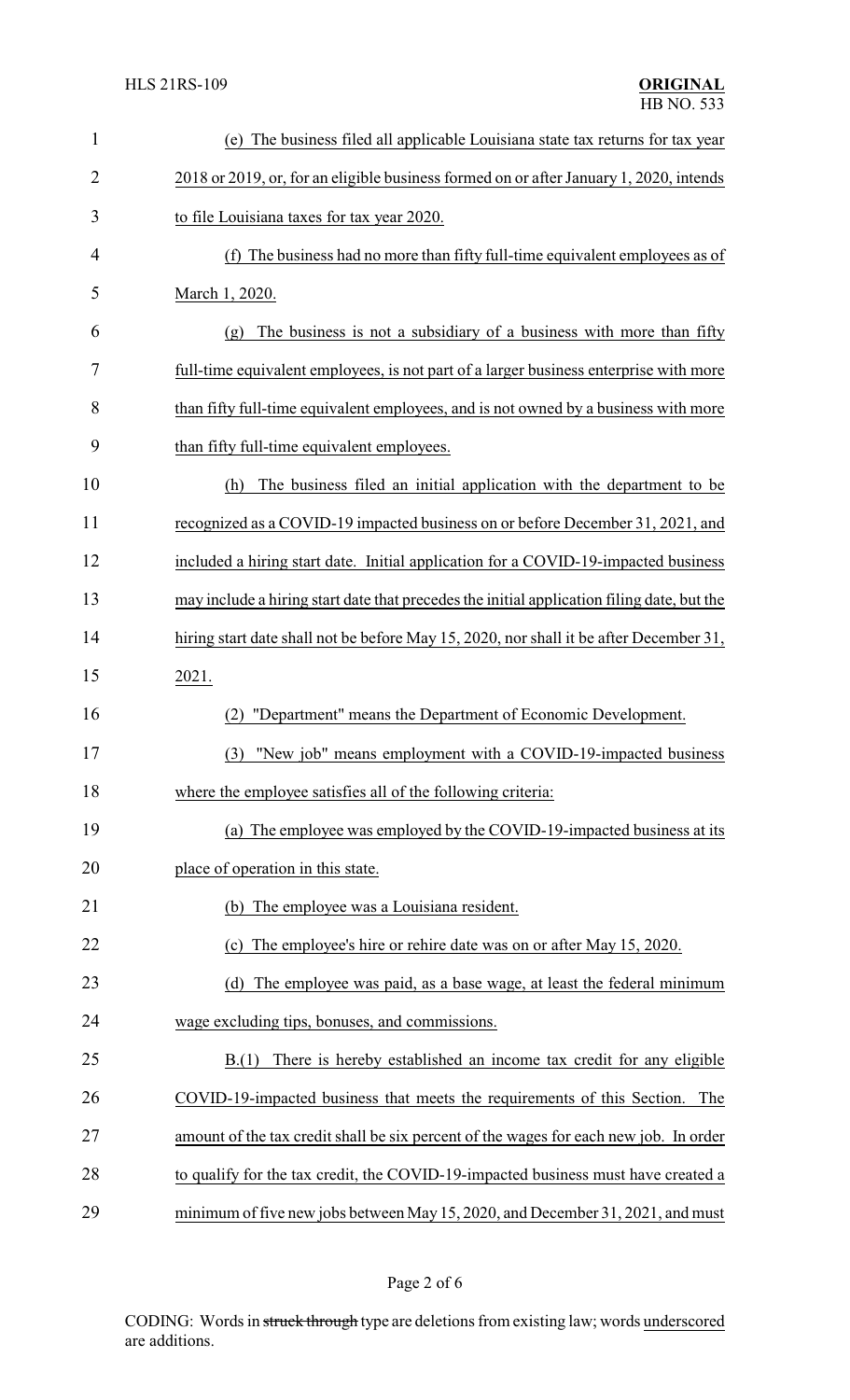| 1              | have created a minimum new annual payroll from new jobs of at least forty thousand      |  |
|----------------|-----------------------------------------------------------------------------------------|--|
| $\overline{2}$ | dollars before December 31, 2021. In order to determine the number of new jobs          |  |
| 3              | eligible for the tax credit established pursuant to the provisions of this Section, the |  |
| 4              | applicant's employment baseline shall be the total number of active full-time and       |  |
| 5              | part-time employees at the COVID-19-impacted business's place of operation that         |  |
| 6              | were Louisiana residents on May 14, 2020.                                               |  |
| 7              | $(2)(a)$ Initial tax credit amounts shall be based on new jobs and annual               |  |
| 8              | payroll created between May 15, 2020 and December 31, 2021.                             |  |
| 9              | (b) A business shall be eligible for a tax credit for each year that it maintains       |  |
| 10             | or exceeds the minimum required new jobs and annual payroll as provided in              |  |
| 11             | Paragraph (1) of this Subsection.                                                       |  |
| 12             | $(3)(a)$ Payroll eligible for this tax credit is limited to \$500,000 per COVID-        |  |
| 13             | 19 impacted business per calendar year.                                                 |  |
| 14             | (b) No COVID-19 impacted business shall receive a tax credit pursuant to                |  |
| 15             | this Section for more than three years.                                                 |  |
| 16             | (c) No tax credits shall be paid pursuant to this program for new jobs or               |  |
| 17             | payroll created after December 31, 2023.                                                |  |
| 18             | $C(1)(a)$ The tax credits authorized in this Section shall be paid annually after       |  |
| 19             | the business has filed its application for annual tax credit with the department and    |  |
| 20             | the department has determined that the business is eligible for the tax credit for that |  |
| 21             | year.                                                                                   |  |
| 22             | (b) A business shall file its annual tax credit application at the end of the           |  |
| 23             | business's fiscal year or the date that the hiring and payroll thresholds provided in   |  |
| 24             | Subsection B of this Section are met, whichever is earlier.                             |  |
| 25             | The application shall contain a sworn statement by a duly authorized                    |  |
| 26             | officer of the business concerning the following with respect to the business's fiscal  |  |
| 27             | year:                                                                                   |  |
| 28             | That the business remained a qualified COVID-19 impacted business<br>(a)                |  |
| 29             | under the provisions of this Section.                                                   |  |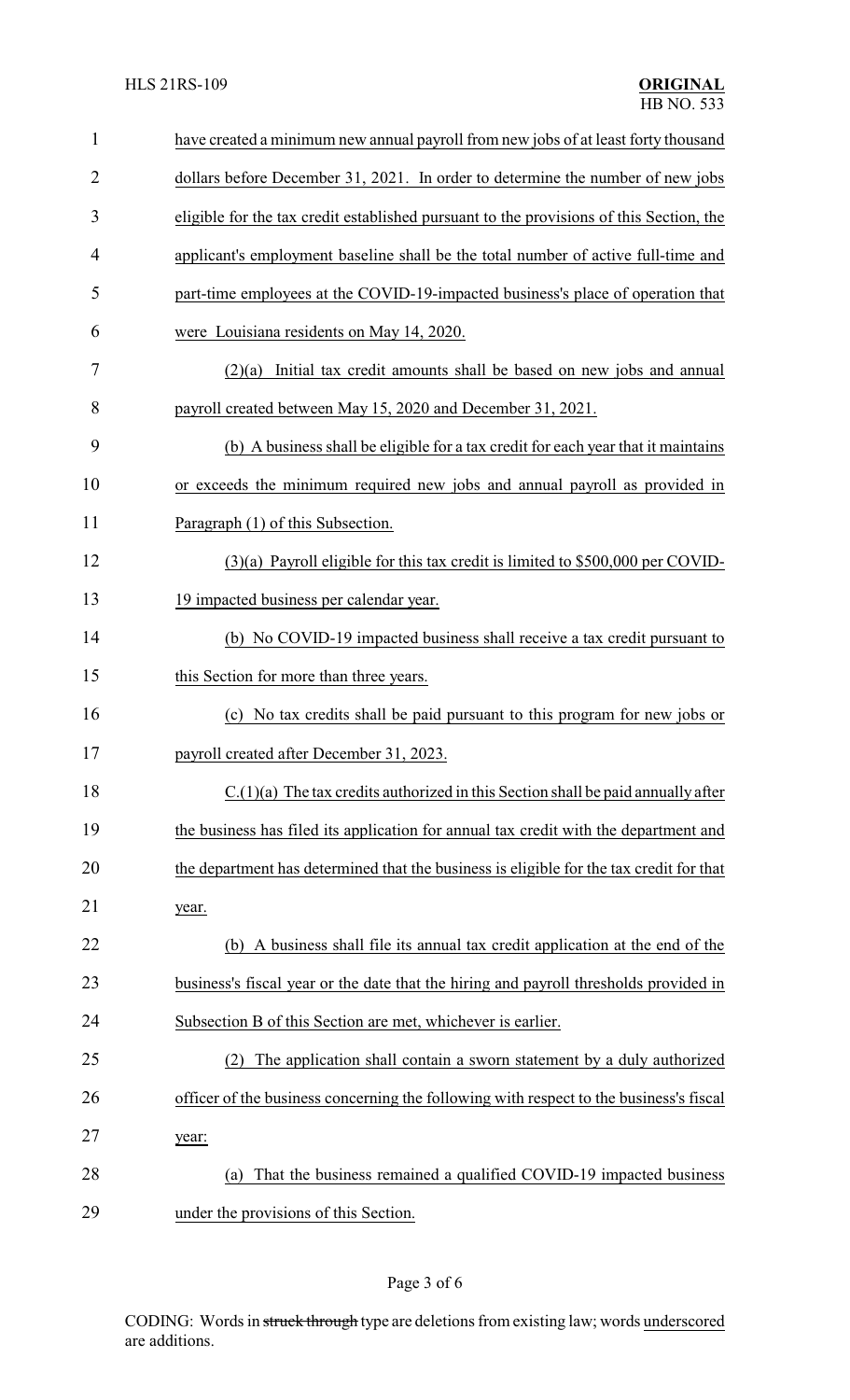| $\mathbf{1}$   | (b) The total number of and the gross payroll of the new jobs created.                    |
|----------------|-------------------------------------------------------------------------------------------|
| $\overline{2}$ | (c) That the new jobs were not jobs retained following the acquisition of all             |
| 3              | or part of an in-state business.                                                          |
| $\overline{4}$ | (d) That the employees holding the new jobs were paid at least the applicable             |
| 5              | federal minimum wage and were Louisiana residents.                                        |
| 6              | (3) The department may request additional information from the business as                |
| 7              | may be necessary to determine whether the application is correct and whether the          |
| 8              | business is eligible for the annual tax credit for that year, or may request that the     |
| 9              | business revise its application.                                                          |
| 10             | (4) Upon approval of the application for a tax credit, the department shall               |
| 11             | send a certification letter to the Department of Revenue for payment of the tax credit.   |
| 12             | The letter shall provide the name of the business and the amount of the tax credit.       |
| 13             | The Department of Revenue shall verify the tax return filing information required         |
| 14             | by Subparagraph $(A)(2)(c)$ of this Section and may require the business to submit        |
| 15             | any additional information as may be necessary to effect the payment of the tax           |
| 16             | credit. Payment shall be made from the current collections of the taxes imposed by        |
| 17             | Title 47 of the Louisiana Revised Statutes of 1950. If the amount of the tax credit       |
| 18             | allowed pursuant to the provisions of this Section exceeds the amount of the              |
| 19             | taxpayer's tax liability for the same tax period, unused credit amounts may be carried    |
| 20             | forward as a credit against subsequent tax liability for a period not to exceed five      |
| 21             | years.                                                                                    |
| 22             | D.(1) If a business receives a tax credit pursuant to this Section and it is              |
| 23             | subsequently determined that the business did not qualify for the tax credit, future      |
| 24             | tax credits issued to the business pursuant to this Section shall be reduced by the       |
| 25             | amount of the disallowed tax credits.                                                     |
| 26             | (2) If there are no future tax credits from which to deduct the amount of the             |
| 27             | disallowed tax credits, the tax liability of the business for the taxable period in which |
| 28             | the determination was made shall be increased by the amount of the disallowed tax         |
| 29             | credits.                                                                                  |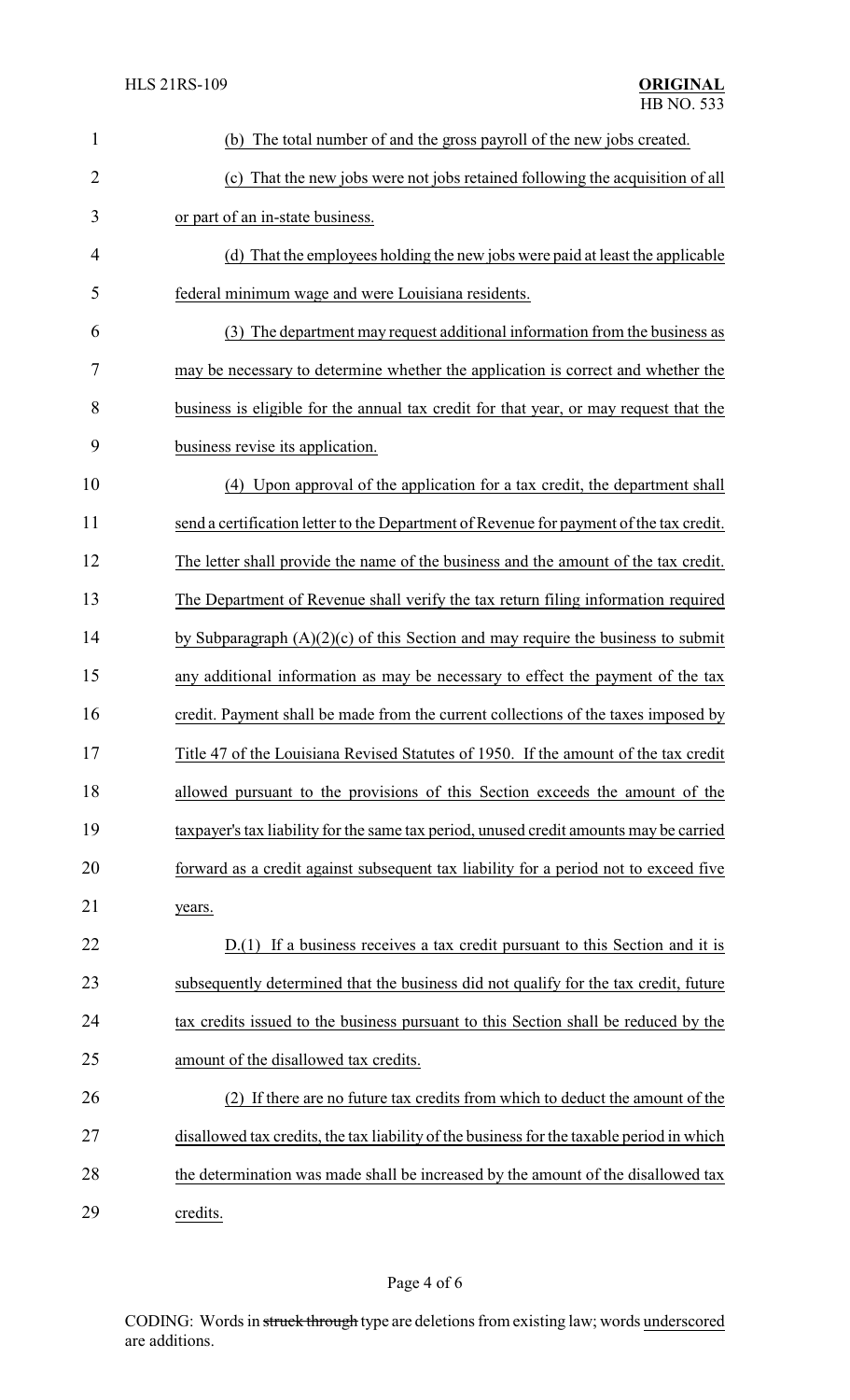| $\mathbf{1}$   | (3) The secretary of the Department of Revenue may recover any tax credits                    |
|----------------|-----------------------------------------------------------------------------------------------|
| $\overline{2}$ | previously granted to a business that are later disallowed as authorized by R.S.              |
| 3              | 47:1561.2.                                                                                    |
| 4              | E. A business shall not receive any other nondiscretionary statutory incentive                |
| 5              | administered by the department for any payroll expenditures for which the business            |
| 6              | has received a tax credit pursuant to this Section.                                           |
| 7              | F. The department, in consultation with the Department of Revenue, may                        |
| 8              | adopt and promulgate rules and regulations that are necessary to carry out the intent         |
| 9              | and purposes of this Section. Rules promulgated pursuant to the provisions of this            |
| 10             | Section shall be subject to oversight of the House Committee on Ways and Means                |
| 11             | and Senate Committee on Revenue and Fiscal Affairs.                                           |
| 12             | Section 2. This Act shall become effective upon signature by the governor or, if not          |
| 13             | signed by the governor, upon expiration of the time for bills to become law without signature |
| 14             | by the governor, as provided by Article III, Section 18 of the Constitution of Louisiana. If  |
| 15             | vetoed by the governor and subsequently approved by the legislature, this Act shall become    |
| 16             | effective on the day following such approval.                                                 |
|                |                                                                                               |

## DIGEST

The digest printed below was prepared by House Legislative Services. It constitutes no part of the legislative instrument. The keyword, one-liner, abstract, and digest do not constitute part of the law or proof or indicia of legislative intent. [R.S. 1:13(B) and 24:177(E)]

| HB 533 Original | 2021 Regular Session | Wright |
|-----------------|----------------------|--------|
|-----------------|----------------------|--------|

**Abstract:** Establishes an income tax credit for COVID-19-impacted businesses that meet certain eligibility requirements in the Competitive Projects Payroll Incentive Program and provides for the amount of the credit, maximum term of the contract, and other incentive requirements.

Present law establishes the Competitive Projects Payroll Incentive Program (program) for qualified businesses to receive a rebate of up to 15% of eligible new payroll and for either a sales and use tax rebate for capital expenditures for a facility designated in the contract or for a project facility expense rebate.

Present law authorizes businesses to participate in the program upon invitation by the secretary of the Dept. of Economic Development (DED) and approval by the Joint Legislative Committee on the Budget (JLCB). Further authorizes other business activities to be eligible to participate in the program as recommended by the secretary of DED and approved by JLCB.